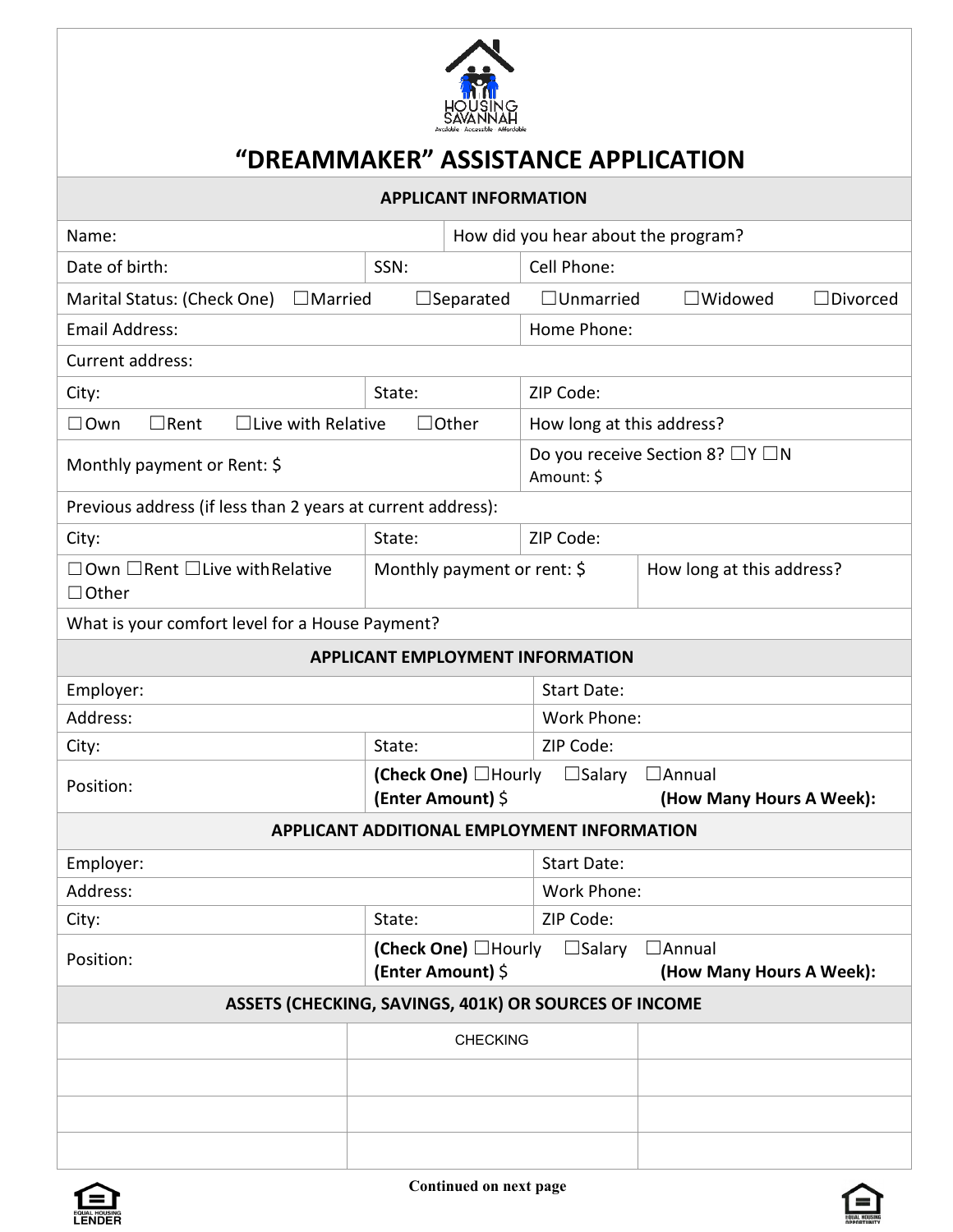| <b>CO-APPLICANT INFORMATION</b>                                        |                |                                                                 |                                                         |                                                       |                           |  |  |
|------------------------------------------------------------------------|----------------|-----------------------------------------------------------------|---------------------------------------------------------|-------------------------------------------------------|---------------------------|--|--|
| Name:                                                                  |                | Will you live in new home being purchased? $\Box Y$<br>$\Box N$ |                                                         |                                                       |                           |  |  |
| Date of birth:                                                         |                | SSN:                                                            |                                                         | Cell Phone:                                           |                           |  |  |
| Marital Status: (Check One)                                            | $\Box$ Married | $\Box$ Separated                                                |                                                         | $\Box$ Unmarried<br>$\Box$ Widowed<br>$\Box$ Divorced |                           |  |  |
| <b>Email Address:</b>                                                  |                |                                                                 |                                                         | Home Phone:                                           |                           |  |  |
| Current address:                                                       |                |                                                                 | How long at this address?                               |                                                       |                           |  |  |
| City:<br>State:                                                        |                |                                                                 | ZIP Code:                                               |                                                       |                           |  |  |
| $\Box$ Other<br>$\Box$ Own<br>$\Box$ Live with Relative<br>$\Box$ Rent |                |                                                                 |                                                         |                                                       |                           |  |  |
| Monthly payment or Rent: \$                                            |                |                                                                 | Do you receive Section 8? $\Box Y \Box N$<br>Amount: \$ |                                                       |                           |  |  |
| Previous address (if less than 2 years at current address):            |                |                                                                 |                                                         |                                                       |                           |  |  |
| City:                                                                  |                | State:                                                          |                                                         | ZIP Code:                                             |                           |  |  |
| $\Box$ Own $\Box$ Rent $\Box$ Live with Relative<br>$\Box$ Other       |                |                                                                 | Monthly payment or rent: \$                             |                                                       | How long at this address? |  |  |
|                                                                        |                |                                                                 |                                                         | <b>CO-APPLICANT EMPLOYMENT INFORMATION</b>            |                           |  |  |
| Employer:                                                              |                |                                                                 |                                                         | <b>Start Date:</b>                                    |                           |  |  |
| Address:                                                               |                |                                                                 |                                                         | Work Phone:                                           |                           |  |  |
| City:                                                                  | State:         |                                                                 |                                                         | ZIP Code:                                             |                           |  |  |
| Position:                                                              |                | (Check One) □Hourly<br>(Enter Amount) \$                        |                                                         | $\Box$ Salary<br>$\Box$ Annual                        | (How Many Hours A Week):  |  |  |
| <b>CO-APPLICANT ADDITIONAL EMPLOYMENT INFORMATION</b>                  |                |                                                                 |                                                         |                                                       |                           |  |  |
| Employer:                                                              |                |                                                                 | <b>Start Date:</b>                                      |                                                       |                           |  |  |
| Address:                                                               |                | Work Phone:                                                     |                                                         |                                                       |                           |  |  |
| City:<br>State:                                                        |                |                                                                 | ZIP Code:                                               |                                                       |                           |  |  |
| (Check One) □Hourly<br>Position:<br>(Enter Amount) \$                  |                |                                                                 | $\Box$ Salary $\Box$ Annual<br>(How Many Hours A Week): |                                                       |                           |  |  |
| Assets (Checking, Savings, 401k) or Sources of Income                  |                |                                                                 |                                                         |                                                       |                           |  |  |
| <b>NAME OF BANK OR CREDIT UNION</b>                                    |                | <b>TYPE</b>                                                     |                                                         |                                                       | <b>ACCOUNT BALANCE</b>    |  |  |
|                                                                        |                | <b>CHECKING</b>                                                 |                                                         |                                                       |                           |  |  |
|                                                                        |                |                                                                 |                                                         |                                                       |                           |  |  |
|                                                                        |                |                                                                 |                                                         |                                                       |                           |  |  |
|                                                                        |                |                                                                 |                                                         |                                                       |                           |  |  |
|                                                                        |                |                                                                 |                                                         |                                                       |                           |  |  |

| E | L HOUSING | I |
|---|-----------|---|

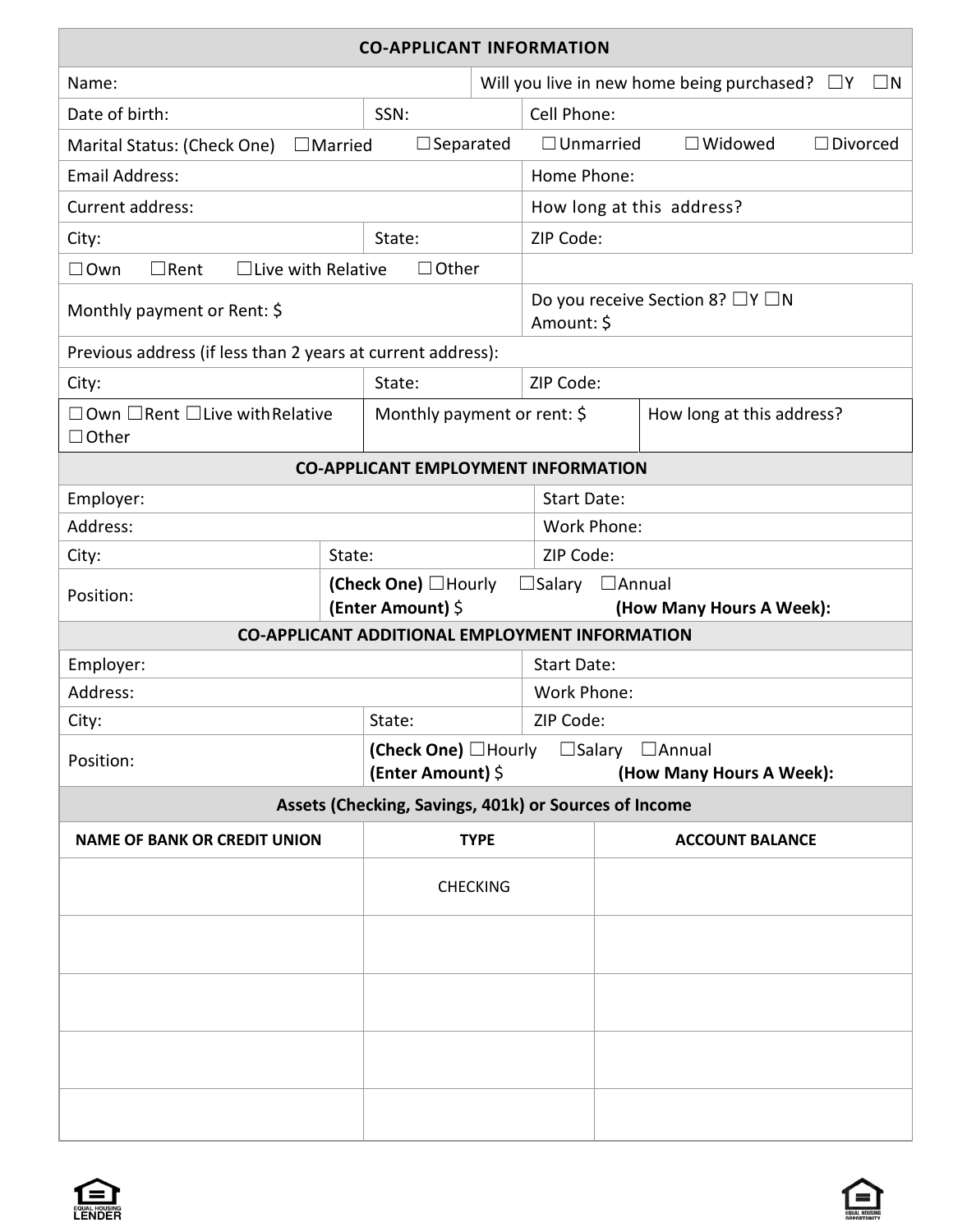| LIST ALL OCCUPANTS THAT WILL BE LIVING IN THE HOUSE TO BE PURCHASED                                                          |              |                        |                                                                                                                                   |  |  |
|------------------------------------------------------------------------------------------------------------------------------|--------------|------------------------|-----------------------------------------------------------------------------------------------------------------------------------|--|--|
| <b>NAME:</b>                                                                                                                 | Relationship | <b>AGE</b>             | Income/Benefit                                                                                                                    |  |  |
|                                                                                                                              | Self         |                        |                                                                                                                                   |  |  |
|                                                                                                                              |              |                        |                                                                                                                                   |  |  |
|                                                                                                                              |              |                        |                                                                                                                                   |  |  |
|                                                                                                                              |              |                        |                                                                                                                                   |  |  |
|                                                                                                                              |              |                        |                                                                                                                                   |  |  |
|                                                                                                                              |              |                        |                                                                                                                                   |  |  |
|                                                                                                                              |              |                        |                                                                                                                                   |  |  |
|                                                                                                                              |              |                        |                                                                                                                                   |  |  |
| $\square$ Y<br>$\Box N$<br>Are you currently under contract to buy a Home? $\Box Y$<br>$\square$ N<br>Do You Have a realtor? |              |                        |                                                                                                                                   |  |  |
| <b>Address?</b>                                                                                                              |              |                        | <b>Name of Realtor:</b>                                                                                                           |  |  |
| $\square$ N<br>Do You Have a Lender? $\Box Y$<br>Anticipated Closing Date of Home Purchase?                                  |              |                        |                                                                                                                                   |  |  |
|                                                                                                                              |              | <b>Name of Lender:</b> |                                                                                                                                   |  |  |
| Are you a "first time home buyer" *?<br>$\Box$ N<br>$\square$ Y                                                              |              |                        |                                                                                                                                   |  |  |
| from their home as a result of civil action or relocation.                                                                   |              |                        | *A first-time home buyer is a person that has not been the owner-occupant of a home in the last three years or has been displaced |  |  |